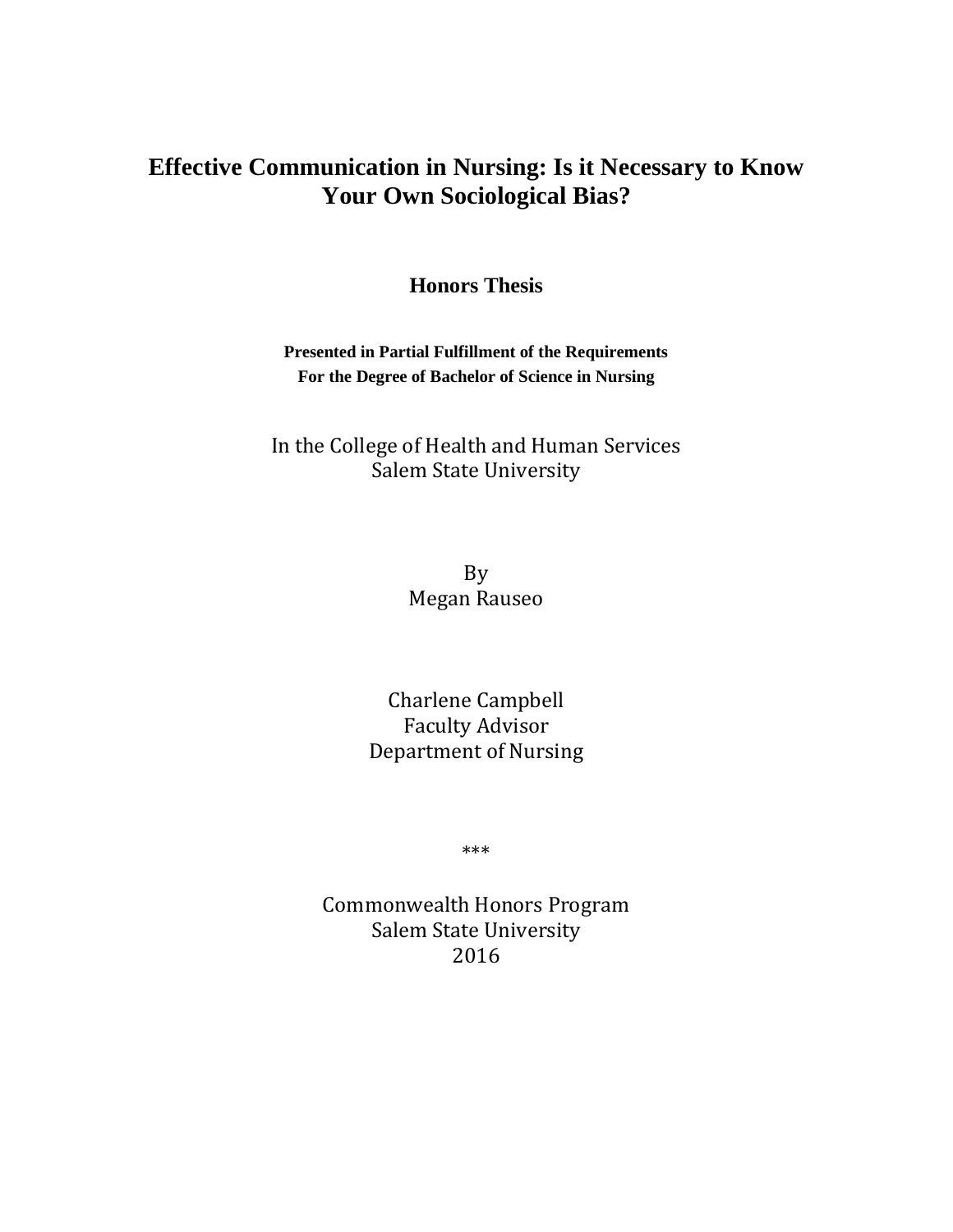[Type text] [Type text] Rauseo 2

### Abstract

Through a discussion of the nursing literature and sociological theory, this Commonwealth Honors Thesis aims to answer the question; Is it necessary to know your own sociological bias in nurse to nurse communication. The focus begins with the qualifications of effective communication as a concept and then applies that specifically to communication between nurses. In addition, the discussion focuses on the topic of awareness vs. unawareness of sociological bias. The discussion includes passages and inclusion of nine pieces of nursing literature, including articles, books, and textbooks. Through out the researched literature connections were made between sociology and nursing. The result showed that is it absolutely necessary to be self aware of sociological bias in nurse to nurse communication.

*Keywords: Sociological Bias, Communication, Nursing, Nurse-to-Nurse interactions.*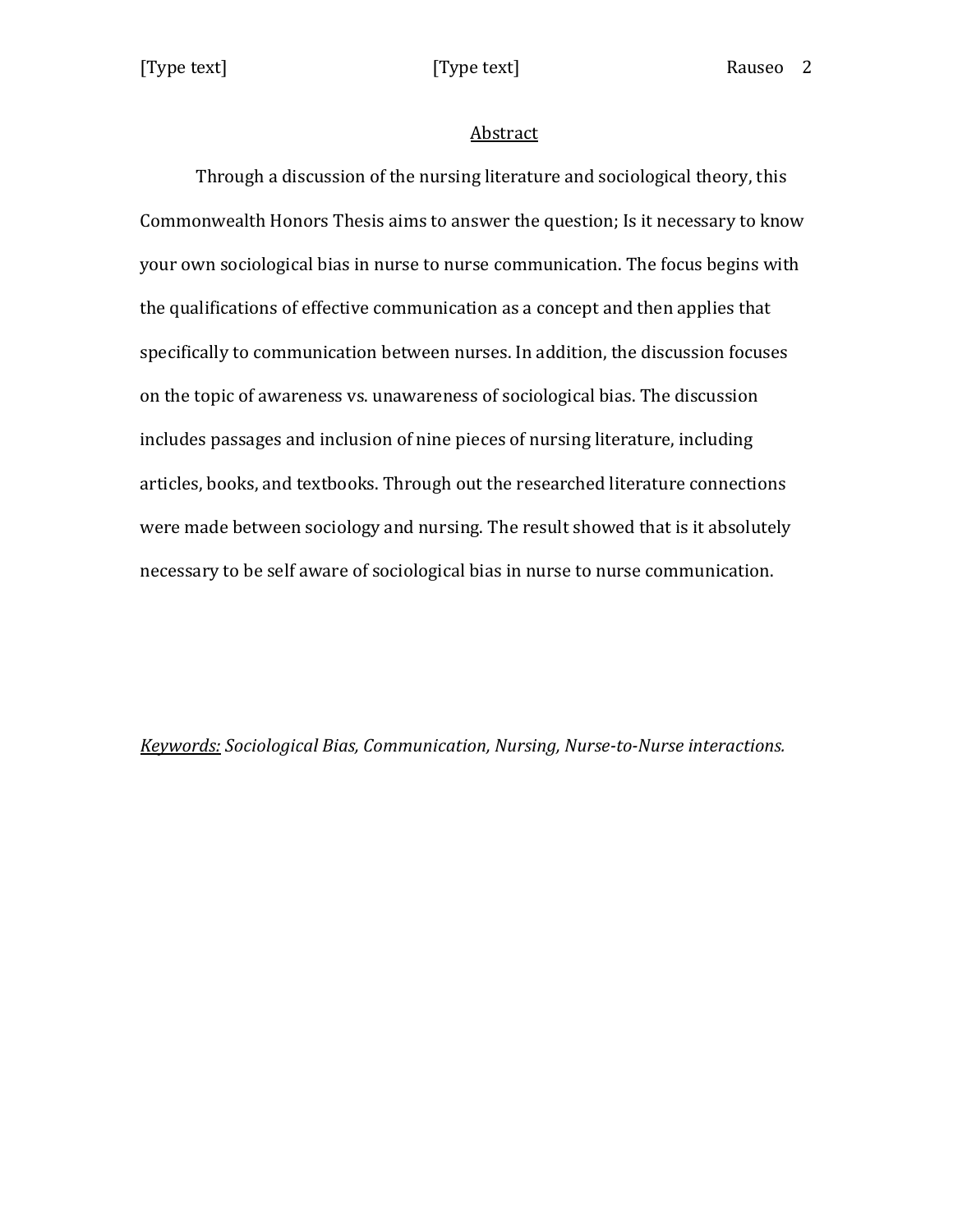### Acknowledgments

This project was a labor of love for my two chosen disciplines of study; nursing and sociology. In nursing there are clear theories and actions that must be learned and followed. In sociology there are many varying theories that one must learn, and then apply to each specific situation they encounter. The goal of this project was to take the sociological theory of bias and apply that to the communication that nurses have with each other.

I would like to thank Charlene Campbell for allowing me to take on the project and fully supporting my ideas. Without her, this project would not have been possible. She allowed me to ask any question and attempt to work my way to the answer. She has helped me understand how to conduct my own research to complete this project, and to serve as a framework for possible future research.

Next I would like to thank Geertje E. Wiersma for creating and helping me develop my sociological imagination. She was one of my first honors professor, and my first sociology teacher. She taught me to think about the world differently, and to always be questioning and thinking. I will be forever grateful to her for introducing me to the world of sociology.

I would also like to thank my family; my Mom, Dad and sister Alex. They have always supported me and stood by me through out all of my ups and downs. I would never have been able to achieve so much if they hadn't been standing behind me. I love you dearly and appreciate everything you do for me.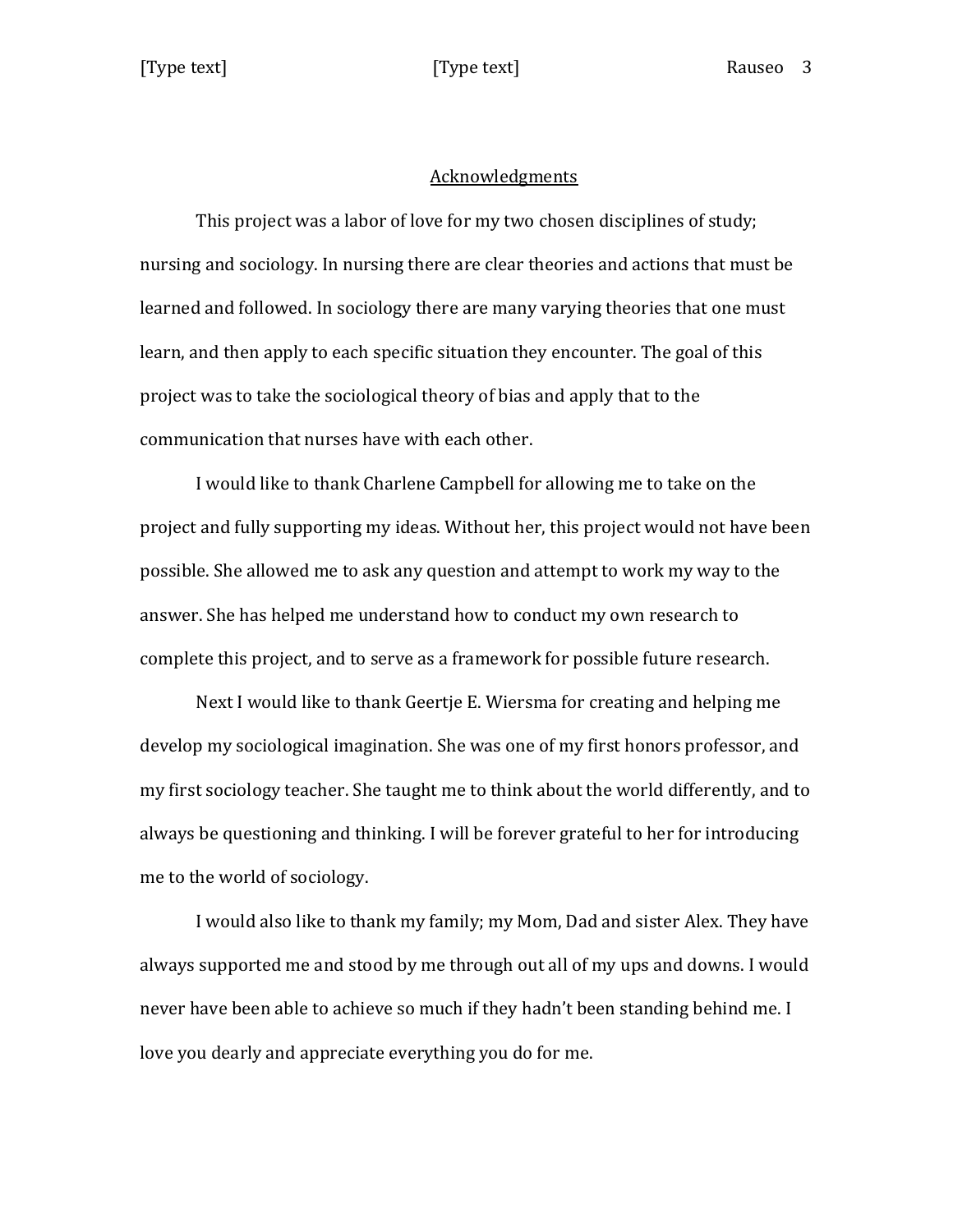# **Table of Contents**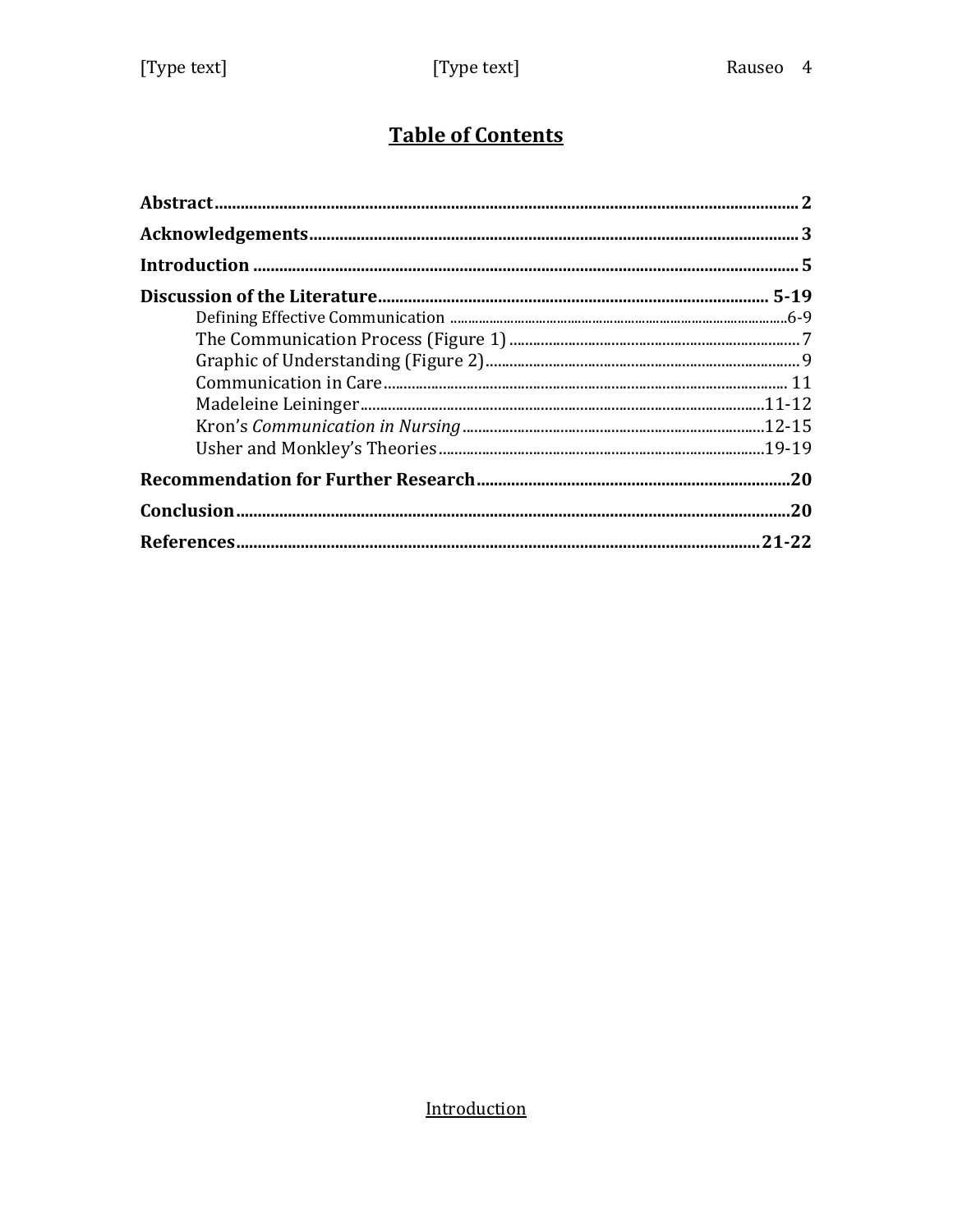"The ordinariness of things that we do everyday, such as communicating effectively, in fact is very important and deserves to be unraveled" (Usher and Monkley, 2001, pg. 100). Effective communication is a principle that seems simple at first glance, but when broken down it holds many questions. What does effective truly mean? What does communication mean? Does effective communication in life mean something different than effective communication in nursing? What creates the way we communicate? Why are there different communication styles? What is it that effects how we learn to communicate? All these questions circling back to communicating effectively create a sound basis of research.

Communication is a tool that everyone has developed throughout their lifetime allowing them to interact in any way with others. It is a learned skill that in part is created when we as humans are socialized into the world. The discipline of sociology studies bias, which in short is the way people are socialized, and how the environment surrounding them effects how they learn how to behave. The discipline of nursing relies heavily on the use of communication to facilitate effective care. The question that exists to unite the two disciplines is: Is it necessary to know your own sociological bias in nurse to nurse communication settings?

# Discussion of the Literature

In the text *Communication in Nursing,* Kron states "Communication is necessary for survival" (1972, pg. 8). In regard to the nursing profession, communication is the cornerstone of effective care. It is an integral factor of the nursing process, allowing nurses to function and operate effectively.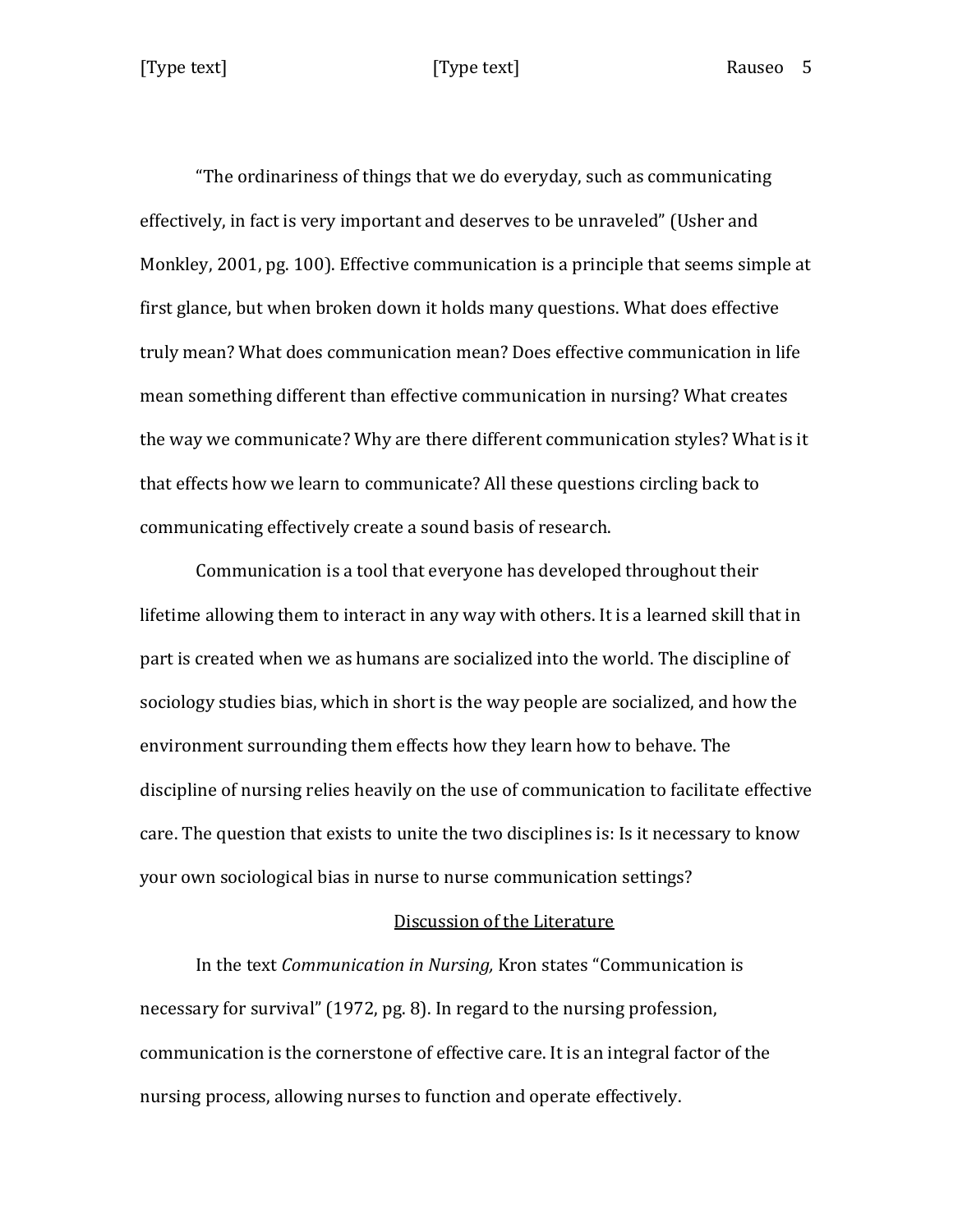Communication is the way nurses relay pertinent information in regards to the effective care of patients. While much research has been done analyzing the communication between nurses and the patients they care for, the focus here will be to look at how nurses communicate with each other. Further to see what type of role knowing ones own bias plays in communication situations between nursing staff.

"We cannot separate communication and culture. If we are to understand people, we must understand the culture from which they come from" (Kron, 1972, pg.11). In communication there are clear sociological implications. But what role do they truly play? What is the sociological bias and how is it created specifically for each person? Is the so call 'sociological bias' relevant, or is it another term just being used to explain something obsolete?

The topic of the sociological bias is either directly or indirectly noted in many nursing texts. The literature to be discussed shows the existence of this bias and intertwines it with the need for effective communication in nursing. There is evidence that will show how communication is created, transmitted, and cycled. In addition the two disciplines will work tighter to prove the fact that it is absolutely necessary to know one's own bias in nurse-to-nurse communication settings.

When discussing effective communication, the first step must be to find a working definition. Before the analysis of communication is applied to nursing staff situations, the basis of communication must be determined. Douglass (1992) states, "Communication is the process whereby a message is passed from sender to receiver with the hope that the information exchanged will be understood as the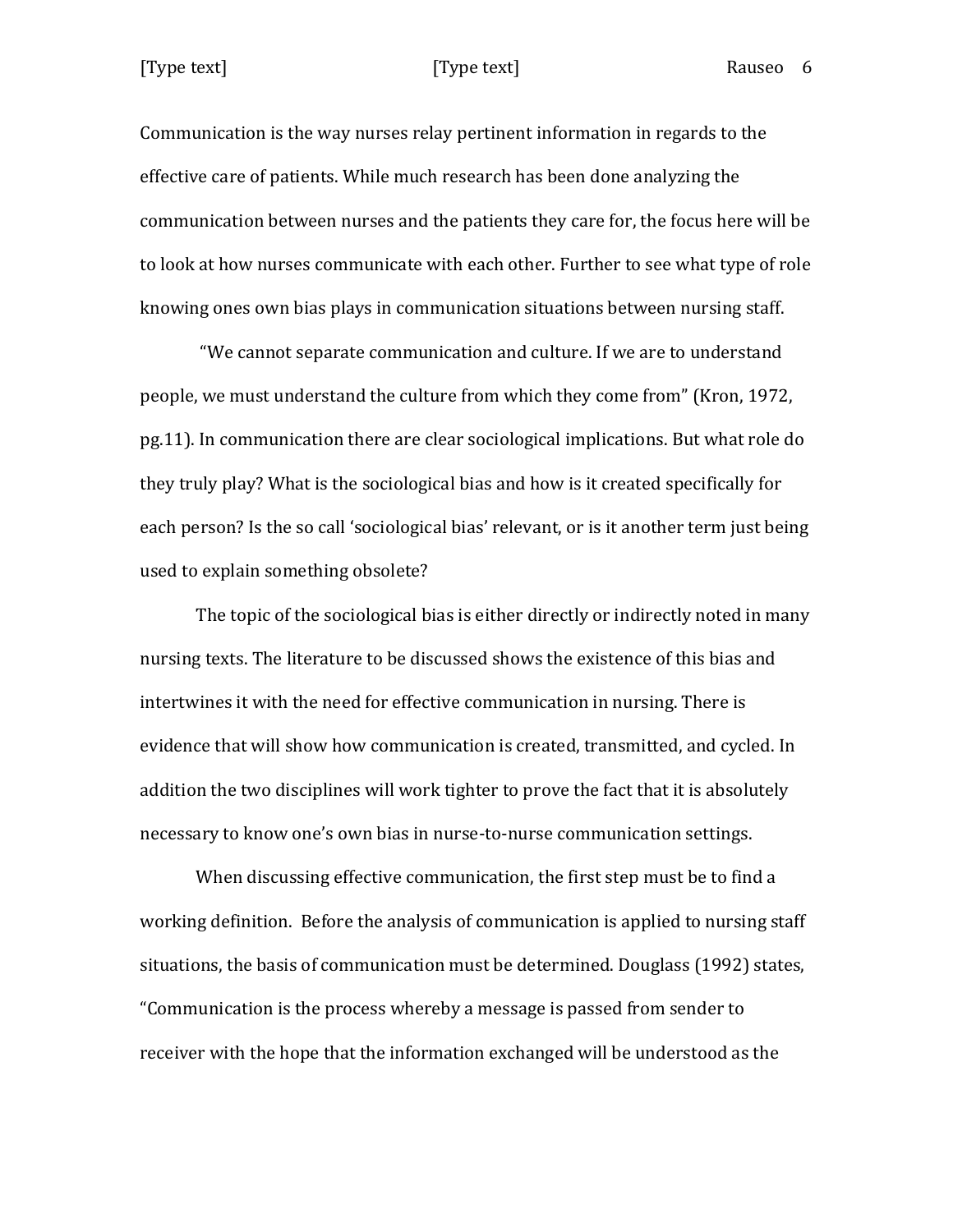# [Type text] [Type text] Rauseo 7

sender intended" (pg. 151). This definition establishes what the fundamental basis of communication is.

Now that communication can be defined, we must ask what classifies an interaction as effective communication. What are the specific details that need to be a part of the communication interaction to be able to call that specific interaction effective? Douglass created a model to display all the components of the communication process. Figure 8-1 from the text shows how this system operates with inner and outer processes. (Douglass, 1992, pg.154)

|                                    | Sender                                                                                     |                                                                                           | <b>Receiver</b>                                                              |                                                              |
|------------------------------------|--------------------------------------------------------------------------------------------|-------------------------------------------------------------------------------------------|------------------------------------------------------------------------------|--------------------------------------------------------------|
|                                    | $Message \longrightarrow$ Encoding $\longrightarrow$                                       | (channel)                                                                                 | Transmitting  > Decoding  > Action                                           |                                                              |
| Fact<br>Idea<br>Concept<br>Feeling | Words<br><b>Gestures</b><br><b>Facial expressions</b><br>Color<br><b>Characterizations</b> | Verbal<br>Nonverbal<br>Face-to-face<br>Groups<br>Written<br><b>Instructional</b><br>media | Sees, hears,<br>feels<br>Interprets<br>Symbolizes<br>messages<br>for meaning | Ignores<br><b>Stores</b><br><b>Delays</b><br><b>Performs</b> |
|                                    | Sender<br>feedback                                                                         |                                                                                           | <b>Receiver</b><br>feedback                                                  |                                                              |

*Note. Douglass, 1992, pg.154.*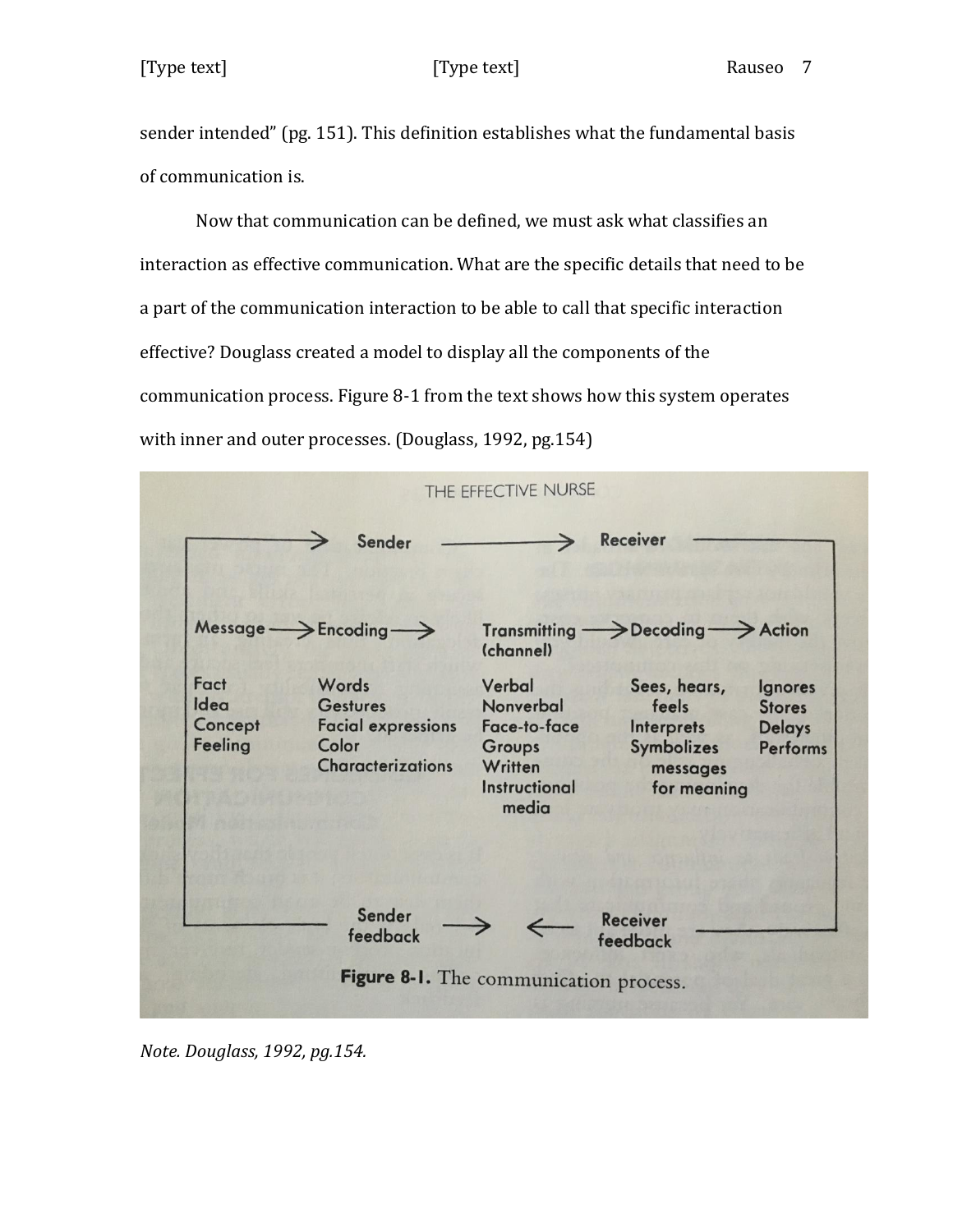The outer flow shows that the initial information flows from the sender to the receiver. On the bottom of the outer flow, the graphic shows that feedback is fluid in movement, and can circulate in both directions relevant to the sender and receiver. The feedback stage is the last step in the communication process. Feedback can be verbal and nonverbal, and can include note taking, verbalizing concepts back, and simple nodding. The inner flow shows the stream of thinking needed in the exchange.

Communication begins when the sender has a message to share. This message is created with fact, ideas, concepts, and feeling. This is the first step in the process as the message is the foundation for the need to communicate. Encoding is the next step, which falls onto the sender as well. This is the process of physically and verbally relaying the message. Encoding also includes the decisions made by the sender regarding what will be said, how it will be said, when it will be said, and where it will be said. These decisions by the sender in part relate to how the message will be received. The transmitting channel is the method used to share the information. The sender must make a decision based on what modes they have available and what the situation requires. Decoding is the first active step for the receiver. In decoding the receiver must interpret that message into the information that they need to absorb. This step is all about understanding. The last step of the inner flow is the action taken by the receiver. Meaning, what the receiver does based on the information they have interpreted.

Douglass (1992) concludes that, "Effective two-way communications occurs when a receiver acknowledges a message and then sends meaningful feedback to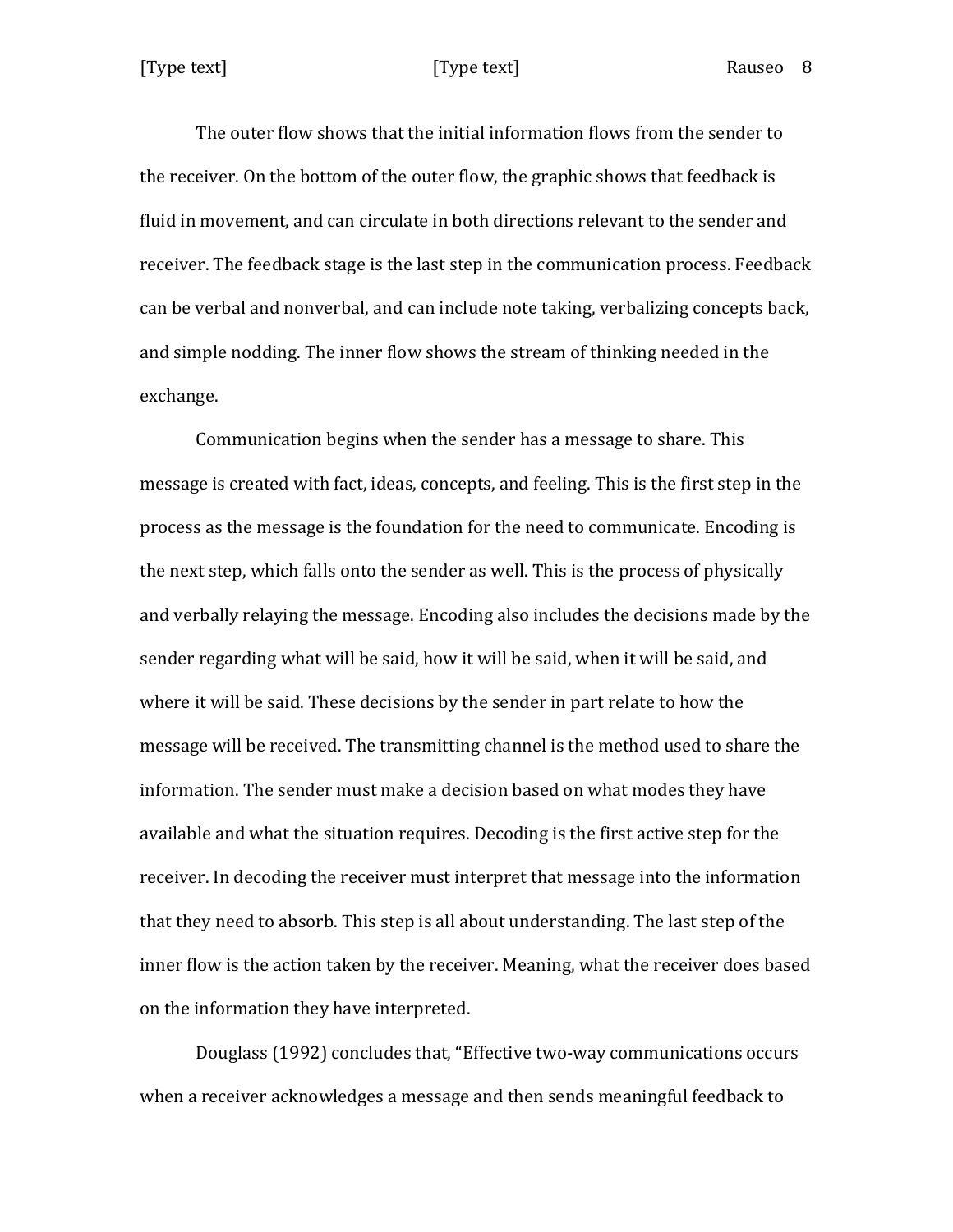the sender" (pg. 156). This graphic below further shows how effective communication must include a majority portion of working together in order to be successful. Thus a definition for effective communication is created. It must include all of the different parts of the communication process, but it also must have an increased focus on commonality of experiences and involves the sender and receiver working together more than they work independently.



*Note. Douglass, 1992, pg. 156.*

Encoding is the step that is crucial to the sociological interpretation of communication. It is in this step that the sociological bias begins to emerge. Douglass states, "Words, gestures, facial expressions, and all other symbols are learned through the influence of parents, culture, school, religious affiliation, friends and employment. Communication is never perfect because none of the symbols used in communication has universal meaning" (pg.154). The sociological bias of the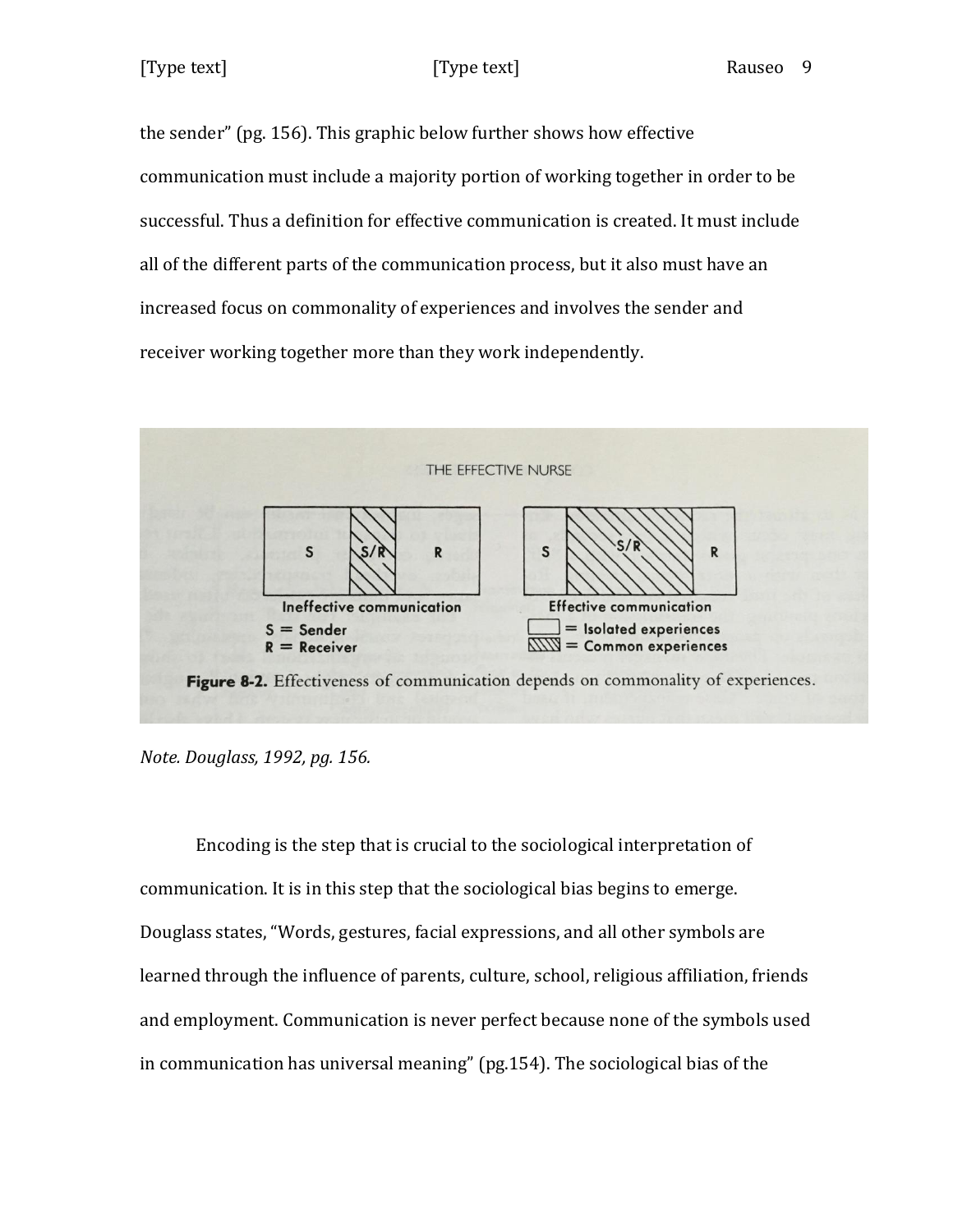sender and receiver will be different, however how they will be sending and receiving the message is based on the bias.

The other step that has major ties to the sociological bias is decoding. Douglass states, "The decoding process is affected by the receiver's experiences, personal interpretations of the symbols used, expectations, and mutuality of meaning with the sender. Even with the best of intentions, however, a receiver may not understand the intended message because perceptions of the two people are different" (1992, pg.155).

In a nursing setting there are many different types of communication necessary. Two main different types are interpersonal and organizational information. Interpersonal communication is the transfer of information between staff in nurse to nurse interactions. Organizational communication in the communication relayed to the staff as a whole from people in management positions and also communication from the organization to the community (Douglass, 1992, pg.152).

Douglass (1992) also states, "One difficulty with the communication process is that people are seldom totally effective in transmitting their intended meanings to others, frequently sending messages not intended." Continuing on the argument stating, "The action taken to resolve these errors usually centers on resolution of the error, with no attempt to study the faulty communication process that exists in the clinical setting" (pg. 152). In the same way that people unconsciously stop focusing on things in life, the underlying factors of communication are not the focus. Over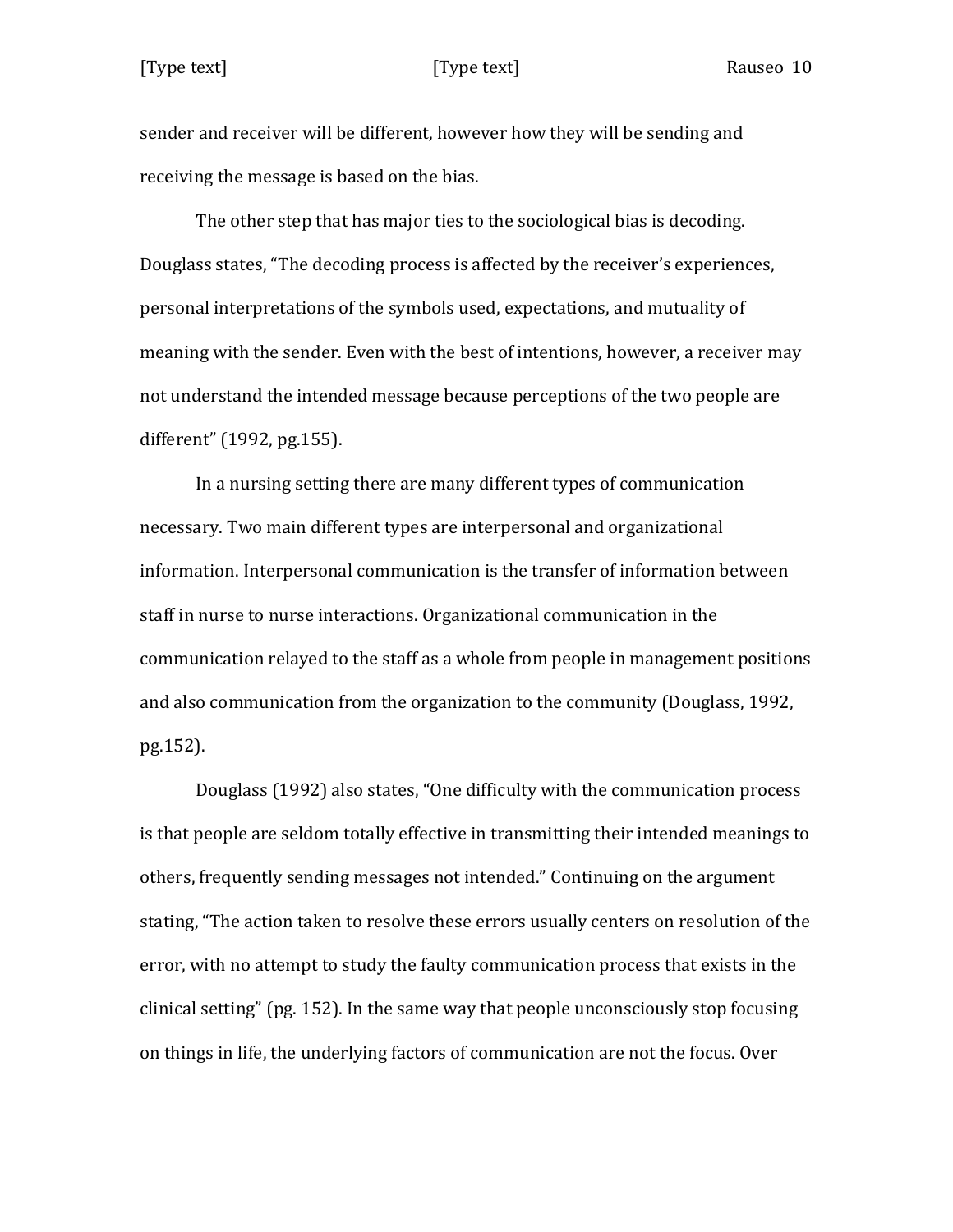time there has been a shift of the focus to damage control after an error has been made, instead of working on self-effectiveness to prevent that from even happening.

Communication is a necessary factor of care, as evidenced by the statements of how it is used in practice. "The communication channel can be used as a basis for planning and delegating." "Written or verbal communication are an essential part of controlling and evaluating a nurse's delivery of care" (Douglass, 1992, pg.152). In part the communication of the staff is directly related to the effectiveness of care and the success rate of the nurse themselves. "Staff participation and interest is positively influenced by good communication. Sharing information of mutual interest and benefit to the group gives vital support to an employee's sense of belonging"(Douglass, 1992, pg.152). Essentially concluding that if communication throughout the group is "good" then the group performs more effectively individually.

Madeleine Leininger is the founder of transcultural nursing. She focused her work around the ideal that caring is a central component of nursing, but further that behavioral patterns that we learn in childhood creates our cultural basis. She also acknowledged that a lack of cultural care and cultural knowledge lead to poorer health outcomes. Her work focused on recognizing your own specific behavioral patterns, and being able to accept the differences in other people's cultural backgrounds.

Leininger defines transcultural nursing as, "a substantive area of study and practice focused on comparative cultural care (caring) values, beliefs, and practices of individuals or groups of similar or different cultures with the goal of providing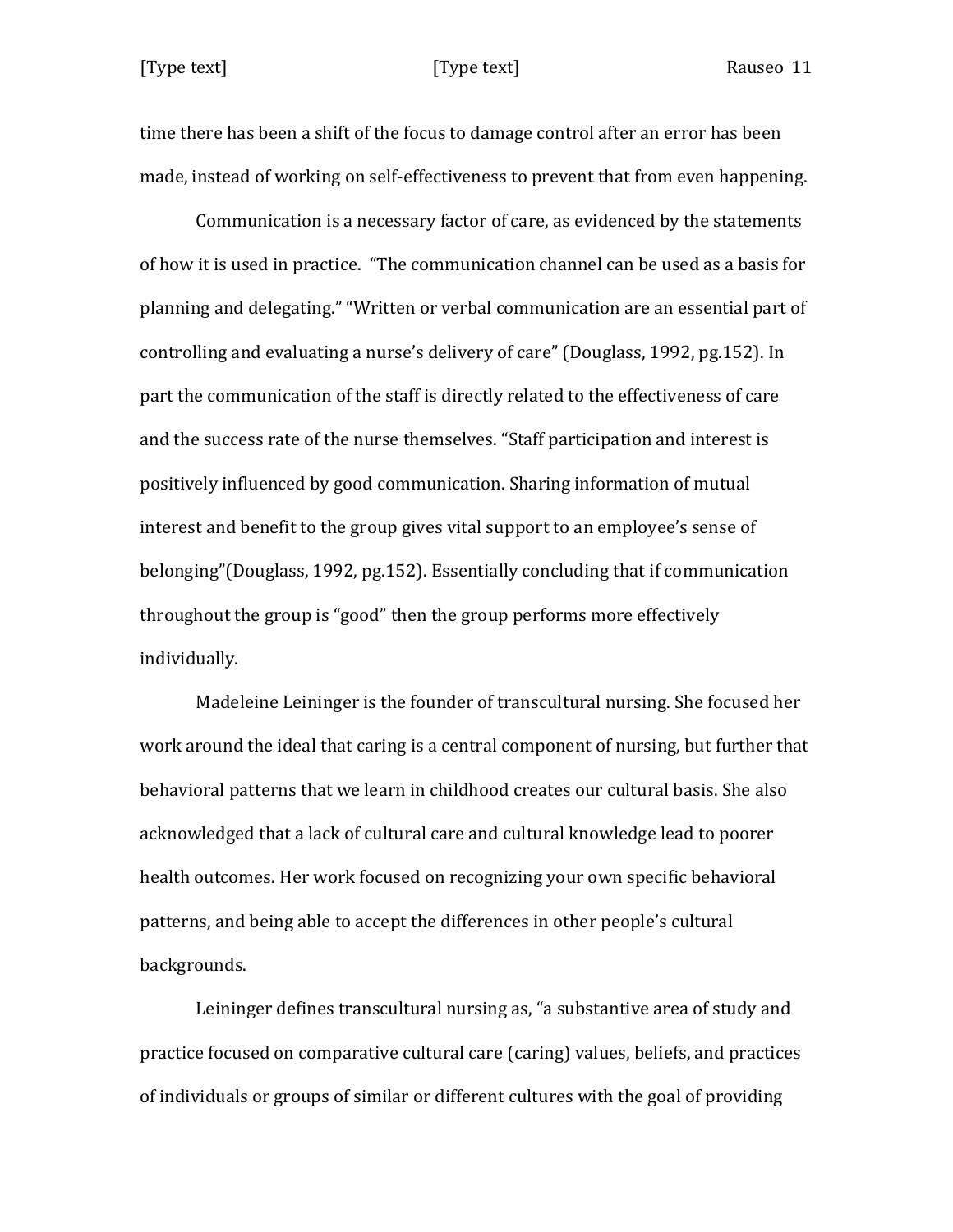culture-specific and universal nursing care practices in promoting health or wellbeing or to help people to face unfavorable human conditions, illness, or death in culturally meaningful ways" (Eicrhelberger, 2010, pg. 94.) In her research, Leininger found that being able to recognize the cultural differences between others in they key to effective care. She termed her method as culturally congruent care. Stressing that a nurse must be aware of cultural differences in order to be effective, this can be applied to all aspects of care especially communication.

Leininger further explains the way that each person is taught his or her sociological bias through culture. Defining culture and the process as, "*Culture* refers to learned, shared, and transmitted values, beliefs, norms, and lifeways of a specific individual or group that guide their thinking, decisions, actions, and patterned ways of living." (Eicrhelberger, 2010, pg. 95) This process creates one's values, norms, beliefs, behaviors, social organization, attitudes and customs. These are the results of what an individual learns subconsciously in respect to the sociological bias.

In nursing, sociological factors are referred to as social determinants of health. This includes the specific factors that provide the framework of the culture around us. Social determinants include age, race, gender, religion, spirituality, occupation, living conditions, environment, family structure and dynamics, ethnicity, sexual orientation, and socioeconomic status. (Anderson, 2015)

Kron (1972) begins her book with a poignant statement, "We live in a world of words yet we have more difficulties in communication than ever before...Most, if not all, of our problems today can be traced directly or indirectly to a lack of communication" (pg.iii). This sentiment was expressed in the early seventies, before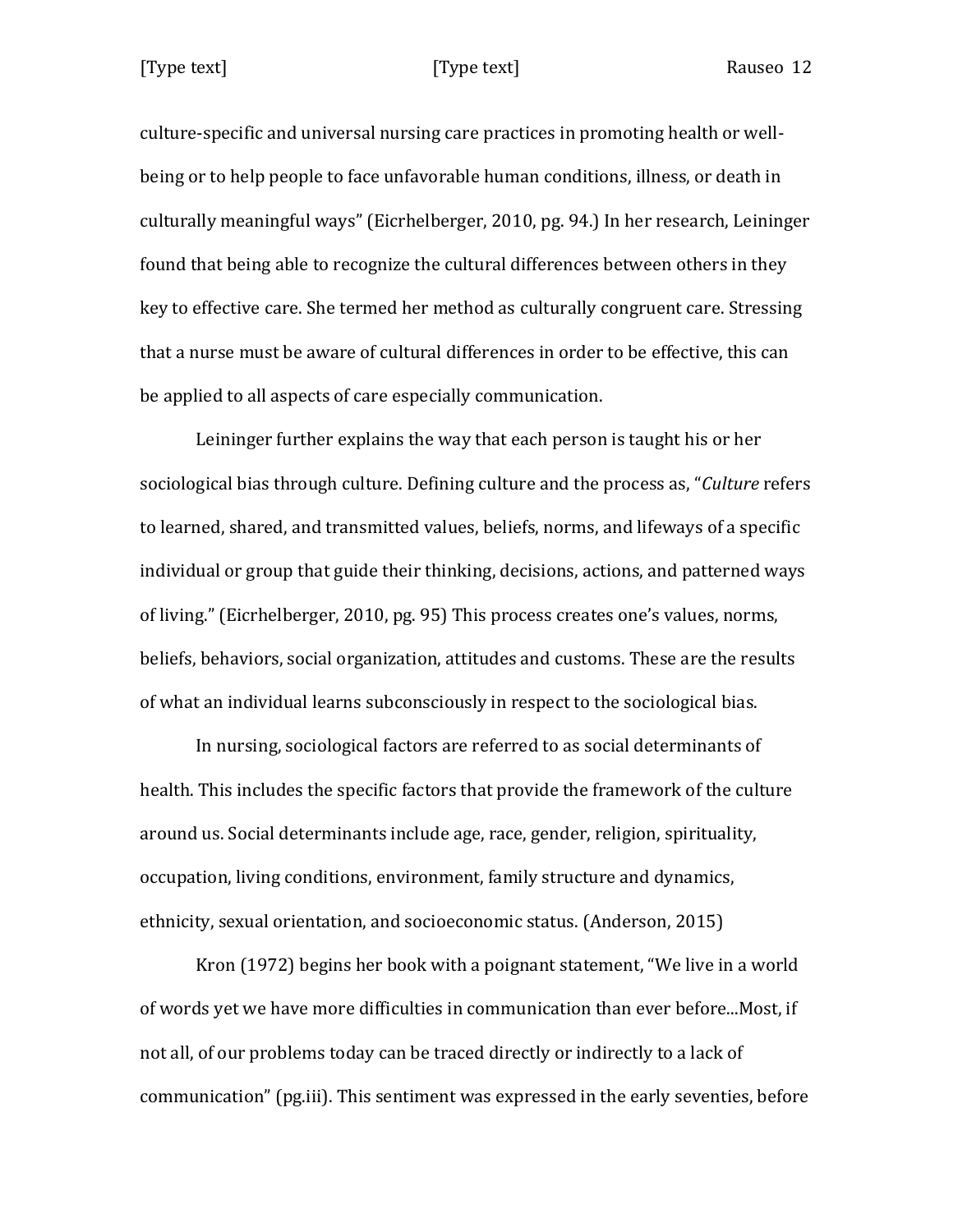# [Type text] [Type text] Rauseo 13

all the new technological advances we have to today were even thought up. With this as the introduction to the text, the main goal of the text can be expressed as getting to the root of why communication is lacking in effectiveness.

In the preface, Kron (1972) also nods to the sociological implications of communication, "Communication *is* interpersonal relationships, and people react and interact because of their attitudes, prejudices, knowledge and understanding acquired through past experiences" (pg.iv) This text is one of many that nonintentionally relate the way we as nurses communicate to the sociological bias. The sociologic factor is the way we as humans are socialized throughout our lives. Our specific bias is created as we are socialized through our lives, family, and the environment we live and learn in.

Kron (1972) breaks down three different theories; the mathematical theory, the social psychological theory and the linguistic theory. The mathematical theory is defined as, "communication that is concerned mainly with the mechanical techniques used to transmit messages" (Kron, 1972, pg.4). The social psychological theory "is concerned with how language affect people and causes them to react both as individuals and groups" (Kron, 1972, pg.5). Lastly the linguistic theory is described as having, "emphasis is placed on the languages (verbal and nonverbal) of people throughout the world" (Kron, 1972, pg.5).

Kron (1972) comments on culture, referring to it as the ways of living being transmitted from one generation to another beginning at birth and continuing all through out one's life. Further stating, "His cultural background will continue to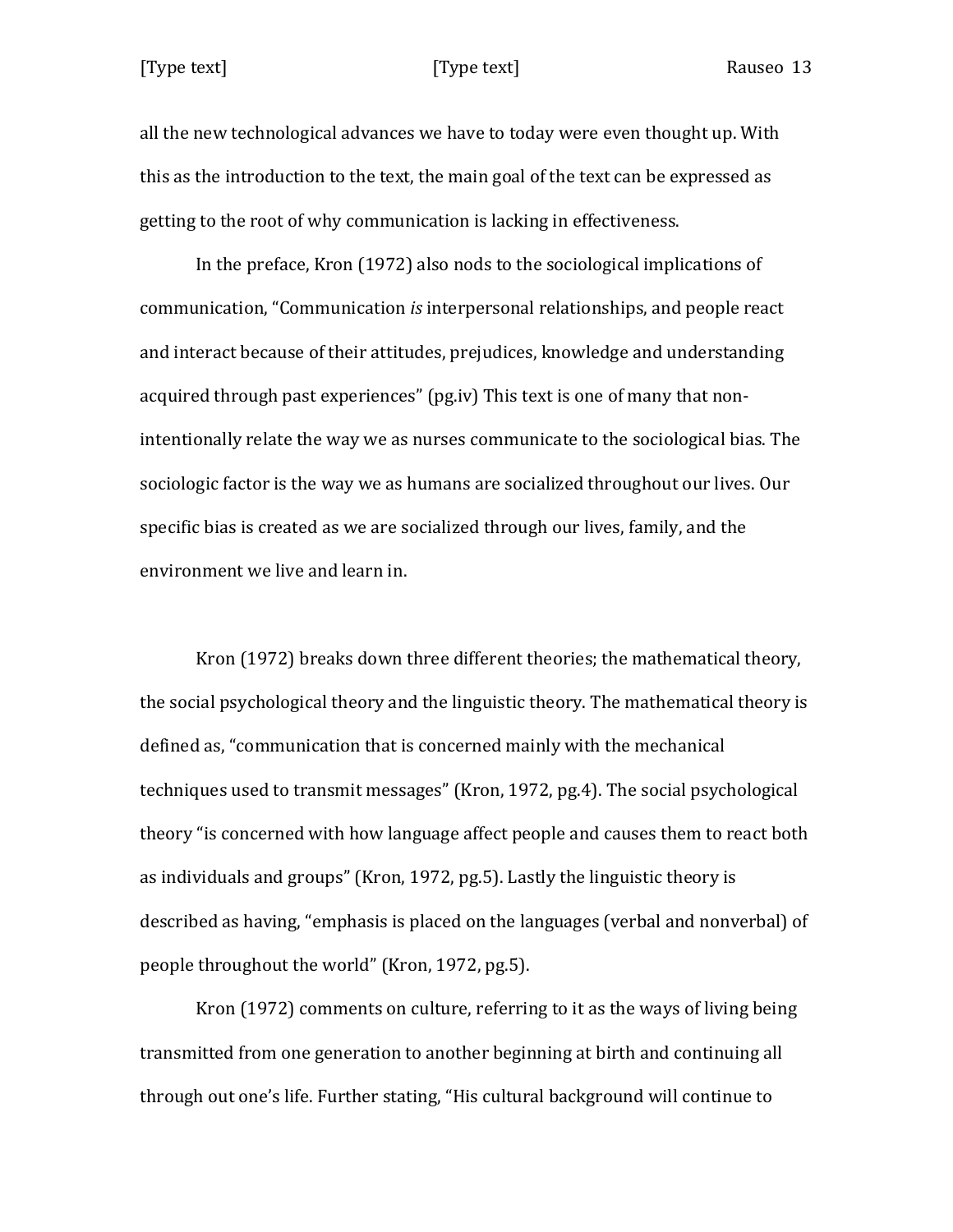influence his responses to his environment throughout his life" (Kron, 1972, pg. 10). In her own way describing the sociological bias and its effects on behavior. In addition, Kron (1972) comments on the many differences cultures have including; "time, space, progress, work, and personal relationships" (pg.11)

Further delving into the recognition of sociological factors in nursing communication, Kron provides some new terms to consider. "The meaning of any symbol, *semantics,* is learned and is based upon the person's cultural background. People react to perceived meanings. The study of reactions of people to signs and symbols (*i.e. language),* is *pragmatics*" (Kron, 1972, pg.6). The text then provides evidence to support the idea that knowing one's self bias can improve efficacy, "We must recognize that communication involves individuals and that problems in communication are in reality problems in human relationships, which can never be solved until we consider the individuals involved" (Kron, 1972, pg.7). The point being made is that the key to effective communication is not only acknowledging one's own bias but doing so and also recognizing the bias of the other individual involved in the communication. Further stating that "We must understand whom, in what way, about what, with what effect, and why" (Kron, 1972, pg.11).

In conclusion, Kron uses this text to implore the importance of self reflection and self improvement especially in the area of communication. Early on in the text she states, "We shall never achieve absolute perfection in communication, but we must keep trying to become more skillful in the use of tools of communicationlistening, reading, speaking, doing, observing, and, of course, thinking, for without thinking all the other tools have no value."(Kron, 1972, pg.11) This sentiment is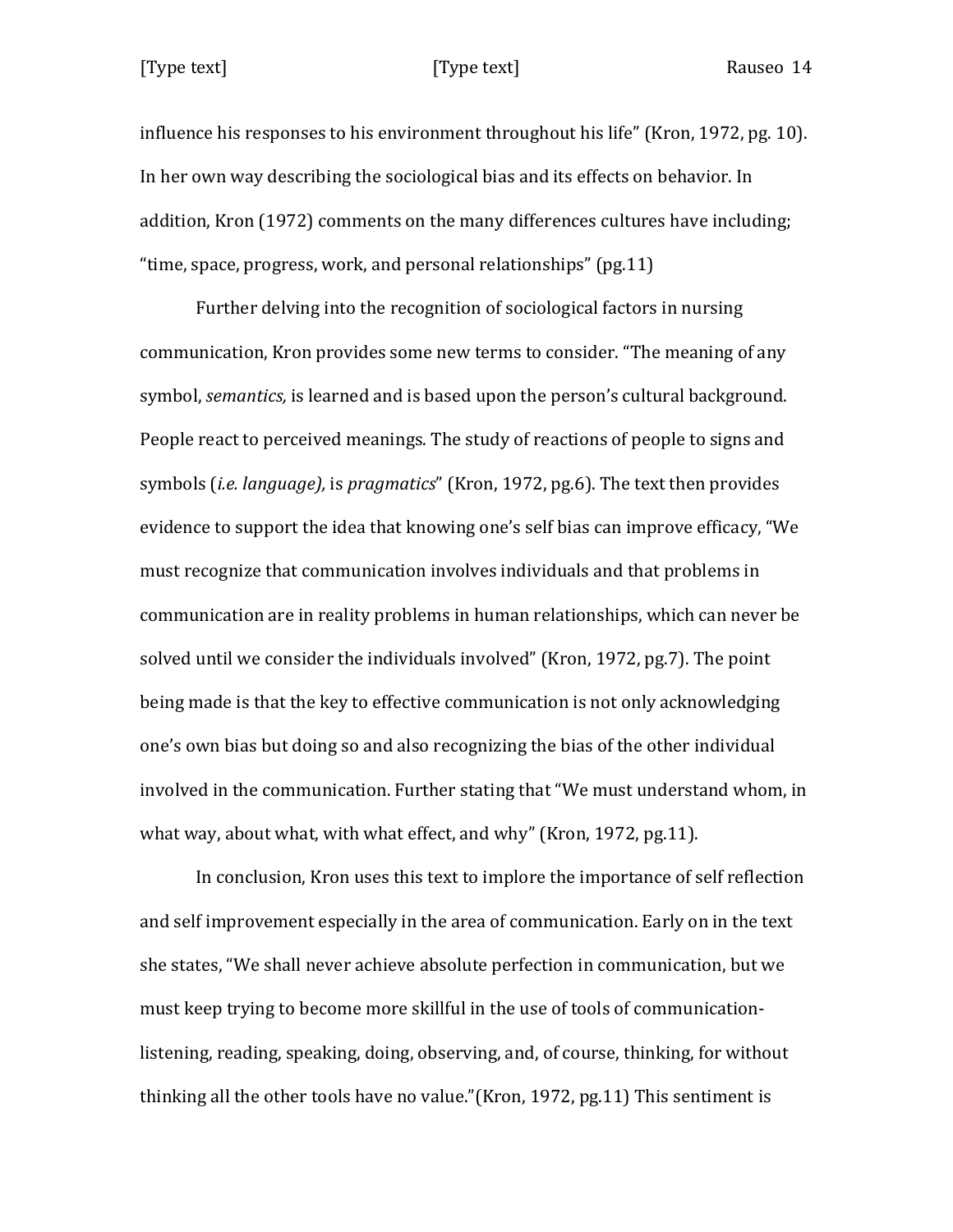incredibly pertinent to all the arguments presented. In essence the message is not only to focus on bias; both self-reflecting and recognizing that of others, but to always be thinking. The concept of thinking is the core of assessment. It is our main tool in practice. The mention of thinking above all else further reinforces the fact that nurses *should* be thinking about not just what they are communicating but *how* they communicate and *why* they communicate that way.

Gordon (2010) uses a platform of storytelling to share the perspective of real nurses discussing real life situations they have faced in their careers. She begins with a poignant statement about her own experience.

*"For more than two decades, I've had a front-row seat on nurses' socialization in self-denial. Whether in nursing school or on the job, nurses are taught how to care for and be concerned about patients. They are constantly enjoined to advocate for patients. What they are not encouraged to do is advocate for, or acknowledge, their own needs either as human beings or as professionals" (pg.3)*

With a lack of focus on self, this nurse has seen the negative consequences first hand. She saw this problem, and her efforts to bring awareness to the topic culminated in a book about real nurses finding their voices. Gordon's work *When Chicken Soup isn't Enough* is a collection of stories by nurses for nurses; focusing on the importance of being confident in your communication. Without confidence in yourself and your practice, a nurse cannot effectively advocate for her patients or herself.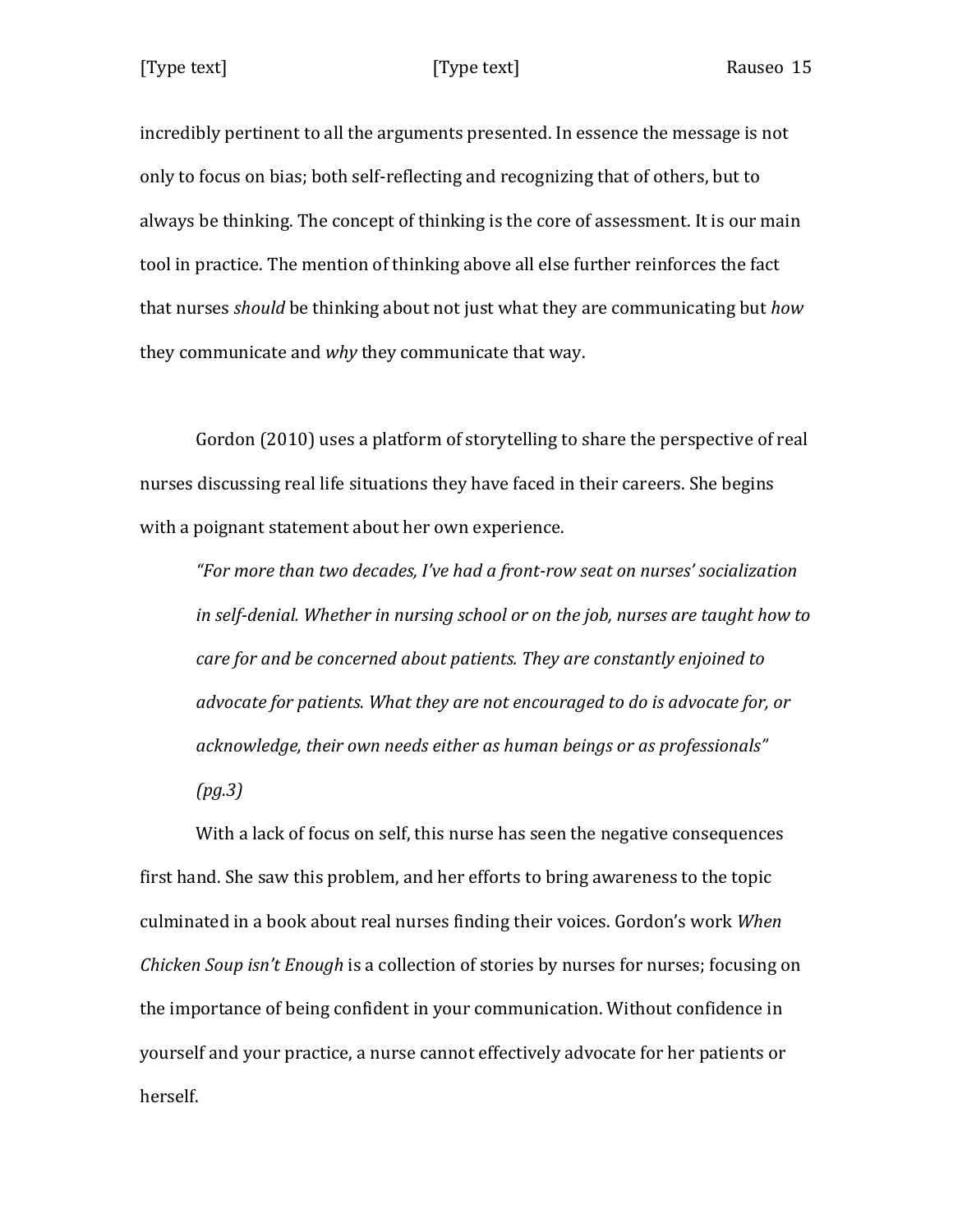The research of Usher and Monkley focuses on the perception a nurse has of their own communication. This study was done to provide more information regarding communication in intensive care environments. Several studies had been done showing dissatisfaction in the patient population, citing "...many patients recover...with a less than favorable view of nurses' ability to communicate effectively" (Usher & Monkley, 2001, 91). This study sets up a way to look at the selfassessment of nurses in the specific area of communication.

This study focused on the communication between nurse and patient. In the ICU many patients have barriers to respond to communication, including levels of sedation, lack of consciousness or even restrictive medical devices. There is evidence that ICU nurses see the importance of communication areas including, "procedural/task orientations; orientational information; reassurances; apologies/recognition of discomfort; efforts to illicit a response; intentional and unintentional distraction; social conversation with colleagues while recognizing the patient's presence" (Usher & Monkley, 2001, 92). In addition, there have been some instances of the research showing indications that patients have felt communication from nurses while they were unconscious led to the prevention of feelings of isolation and alienation (Salyer & Stuart, 1985).

The research this study collected prior to completing their own showed that the overall consensus of the patients was negative in reference to the communication from nurses. Usher and Monkley (2001) concluded that, "Jarrett and Payne (1995) found that much of nurse's communication with patients is brief,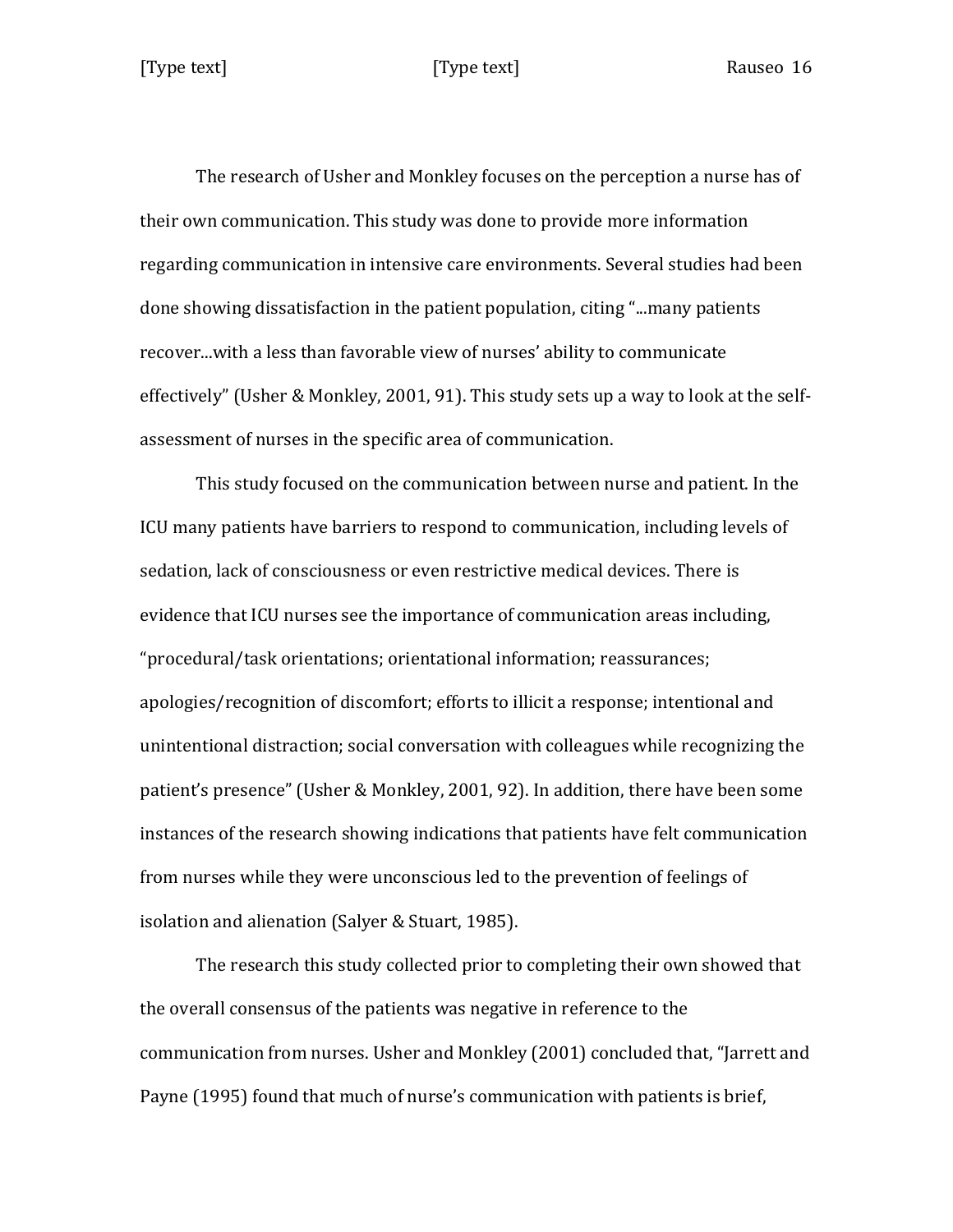superficial, and often perceived by the patients as controlling. As a result, effective communication is restricted." They are showing that the way the nurses are perceived by the patients can be a barrier if that perception is negative. To support that Usher and Monkley (2001) found that "patients reported feelings of frustration, anger, exhaustion, and hopelessness as a result of nurses' poor communication" (pg. 92).

The material presented show that effective communication as a pillar of care is well recognized, but may not always be executed in practice. The authors of this work cite the only unknown to be the perception of the nurses in regard to effective communication in ICU situations. This is the purpose of this study; to explore what a nurse perceives as effective communication.

The research design is a descriptive qualitative study, which used stories to collect the data. There were 10 participants selected randomly from a group of qualified registered nurses currently working in an ICU setting. In the interviews participants were asked to tell stories of effective communication in their practice. (Usher & Monkley, 2001, pg.93)

Interestingly the researchers themselves commented on bias. Usher and Monkley (2001) commented, "In this journal, recorded were thoughts, feelings and attitudes about the interview and data received. This allows the researcher to identify any biases towards the data and the subject as a whole" (pg.94). These researchers showed the importance of knowing your own biases to maintain an effective process. While they are applying this to the research process itself, this point is pertinent to all areas of communication.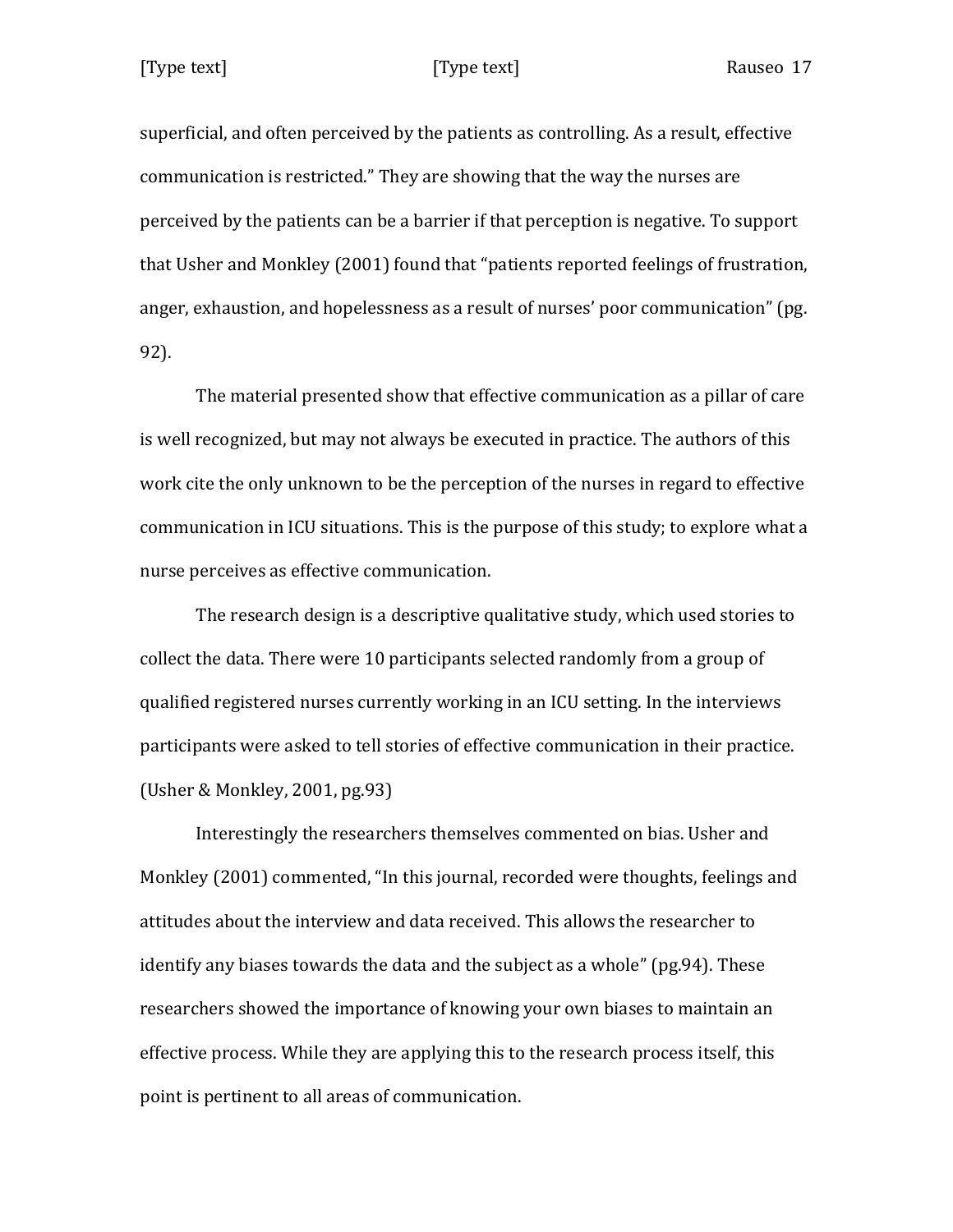In the data analysis phase the researchers found that "There is no one quality or aspect of communication that stands alone as the key to establishing effective communication" (Usher & Monkley, 2001, pg. 94). However they did find several themes to correlate the data including; nurse's perceptions, presencing and reassurance. Concluding that effective communication occurs when these three components are used together and properly. The findings described how the quality of information is a fundamental need of effective communication.

In describing the perception of nurses the study describes the positive effect of tone of voice and timing. They also note the importance of verbal communication being matched by appropriate non-verbal communication, terming this to be 'congruence'. The use of congruence allows nurses to convey an authentic and sincere message. Usher and Monkley (2001) states that "The use of empathy is no less important than in any other area nursing...Without empathy, the nurse decreases personal involvement, and responses appear standard, professional and detached" (pg. 95). Stressing the point that care given through communication is some of the most important in any hospital setting. Further in defense of the necessity of understanding of communication, Usher and Monkley (2001) note, "Good timing of communication involves being aware of events preceding and following the interaction" (pg.95). It is essential for the nurse to be thinking globally and holistically in regards to what and when to tell the patient things. A nurse is the one caregiver that will create a level of trust with the patient that they will value. If the nurse is not thinking about the timing of communication they may create a very negative interaction, and thus break the trusting relationship with the patient.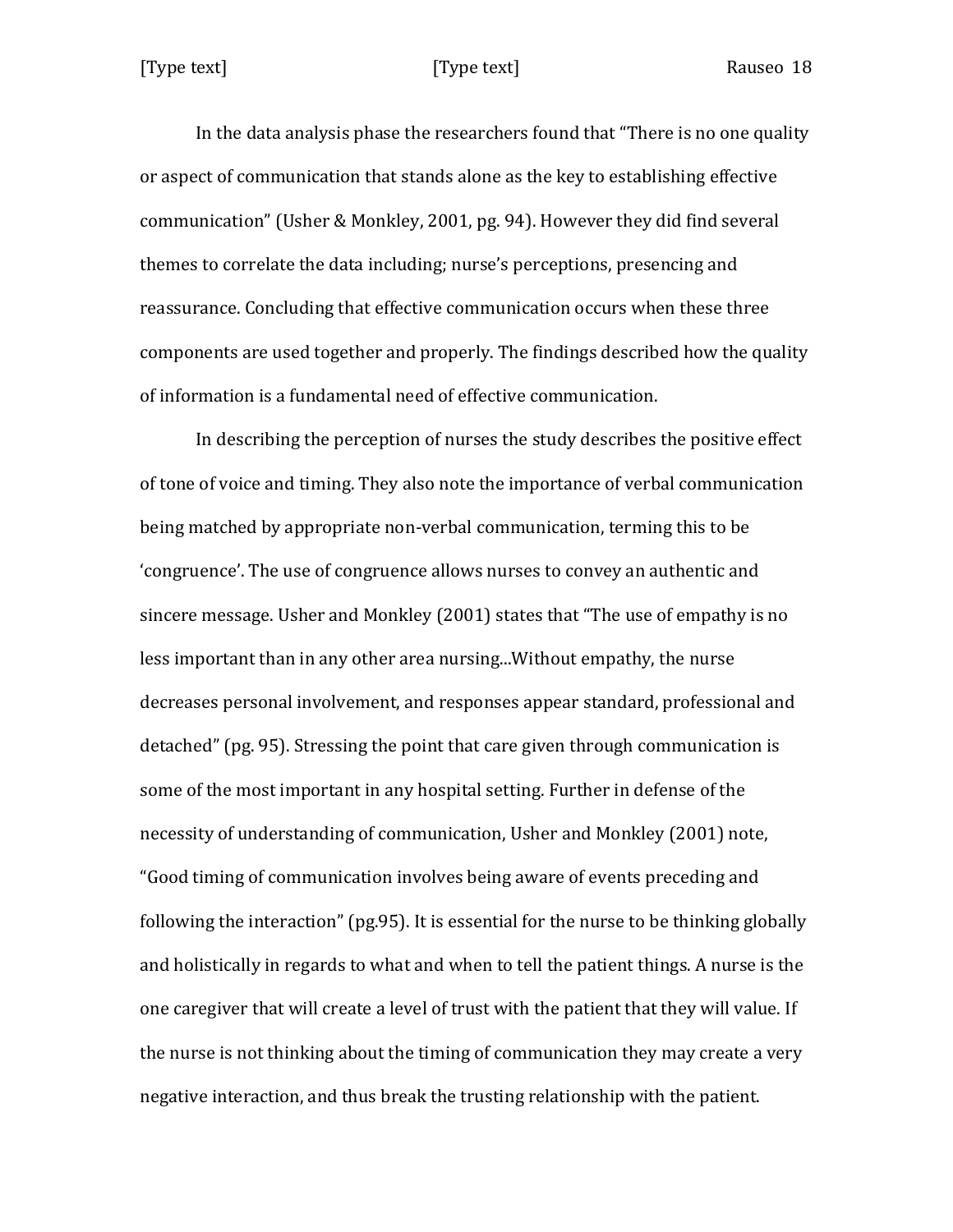Concluding that the nurse must consider the patient's emotional status and cultural bias as they applied to their condition.

The study also showed that a majority of participants noted the necessity of presencing; or the availability of the nurse to the patient through human relating. Usher and Monkley (2001) describe this further as, "Presencing involves situating of the nurse's self sensitively and imaginatively in the world of those being cared for" (pg.97). This is a practice that is remarkably similar to that of identifying the bias of yourself and others. Described in this study is the need for the nurse to assess their communication with mind, body and soul all things that are specific to the culture the nurse was socialized into. The use of this practice is critical to care as it is what allows nurses to provide culturally competent care. The authors further express confirmation of this ideal, "Presencing involves sharing humanness, and that sharing humanness involves some self-disclosure on the nurse's part" (Usher & Monkley, 2001, pg.97).

This article concludes with the discussion of the last theme identified. "Effective communication has been achieved when the patient feels reassured. Simple, honest, genuine communication, together with the nurses' physical and spiritual presence, appears to create an atmosphere of trust and security for patients" (Usher and Monkley, 2001, pg.98). This simple sentiment describes all the fragments of knowledge a nurse must fuse together to create a practice of effective communication, and further a practice with emphasis on culturally competent care. This study used the platform of ICU nurse's experience to highlight the importance of effective communication.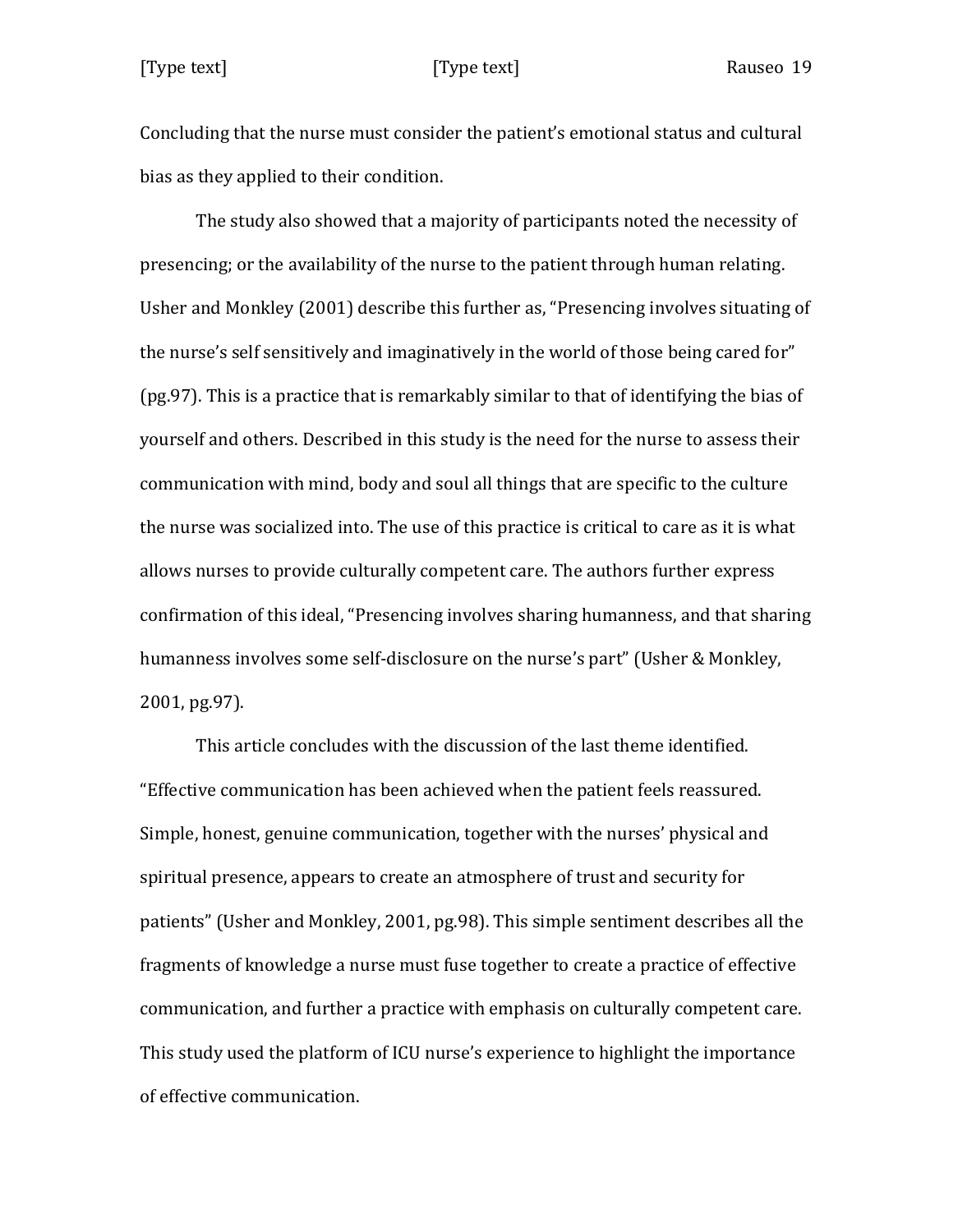### Recommendations for Further Research

The main goal of this research was to collect all nursing literature that pertained to the need for awareness of sociological bias. While there was a great deal of literature available, most was fairly dated. This research focused on nine sources, eight print texts and one published article. The topic of communication in nursing is something that should always be the topic of research. The best platform to further this research would be qualitative interviews of nurses. Allowing for the analysis of the level of self-awareness and how that awareness affects the effectiveness of their communication by asking actual practicing nursing their experiences.

### Conclusion

This research asks many questions with sociological origins and applies them to the nursing field. It asks what is the sociological bias? And is it necessary for a nurse to know his or her own bias? The review of the literature presented shows a clear pattern that understanding and self reflection of the sociological bias is necessary to communicate effectively. Through the many nursing texts, this idea of culture and how it creates people's own specific bias has been described. All of the findings presented support the notion that in order to communicate effectively in nursing, one must be aware of their sociological bias.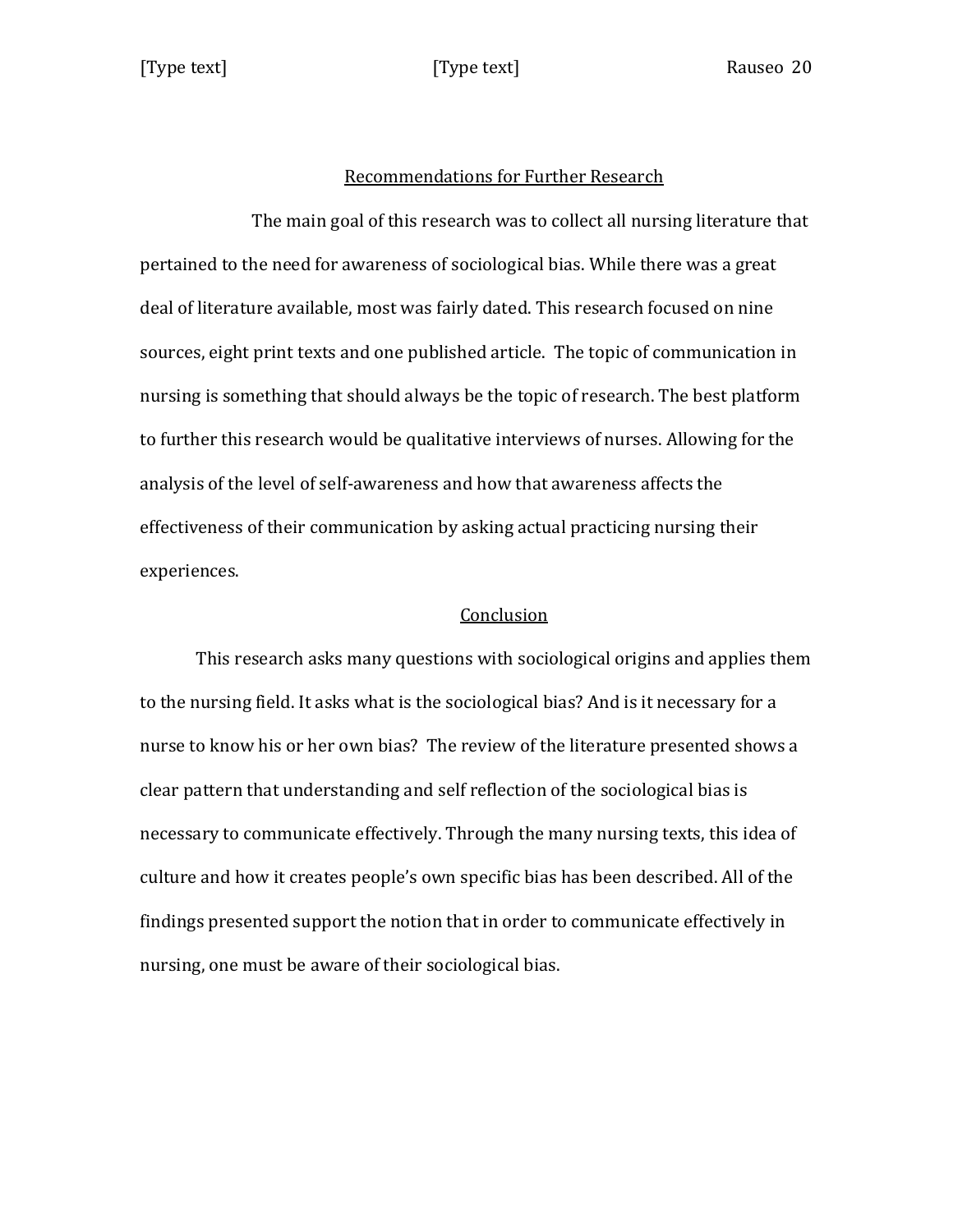# References

- Anderson, E. & McFarlane, J. (2015). *Community as partner: Theory and practice in nursing* (Seventh Edition ed.). Philadelphia, PA: Wolters Kluwer.
- Ceccio, Cathy M. & Ceccio, Joseph F. (1982). *Effective communication in nursing: Theory and practice*. USA: John Wiley & Sons, Inc.
- Douglass, L. M. (1992). In Como N. D. (Ed.), *The effective nurse: Leader and manager* (Fourth Edition ed.) Mosby-Year Books.
- Eicrhelberger, Lisa Wright & Sitzmai, Kathleen. (2010). *Understanding the work of nursing theorists: A creative beginning* (Second Edition ed.) Jones & Bartlett Learning.
- Gordon, S. (2010). In Gordon S. (Ed.), *When chicken soup isn't enough. stories of nurses standing up for themselves, their patients, and their profession.* Ithaca, New York: Cornell University Press.
- Kron, T. (1972). *Communication in nursing* (Second ed.). Philadelphia, Pa: W.B. Saunders Company.
- Lanuza, G. (2011). Re-imagining the sociological imagination: From "the promise" to aesthetic of existence. *Philippine Sociological Review, 59*(1-4), 1-21.
- Usher, K., & Monkley, D. (2001). Effective communication in an intensive care setting: Nurses' stories. *Contemporary Nurse: A Journal for the Australian Nursing Profession, 10*(1), 91-101 11p. doi:10.5172/conu.10.1-2.91